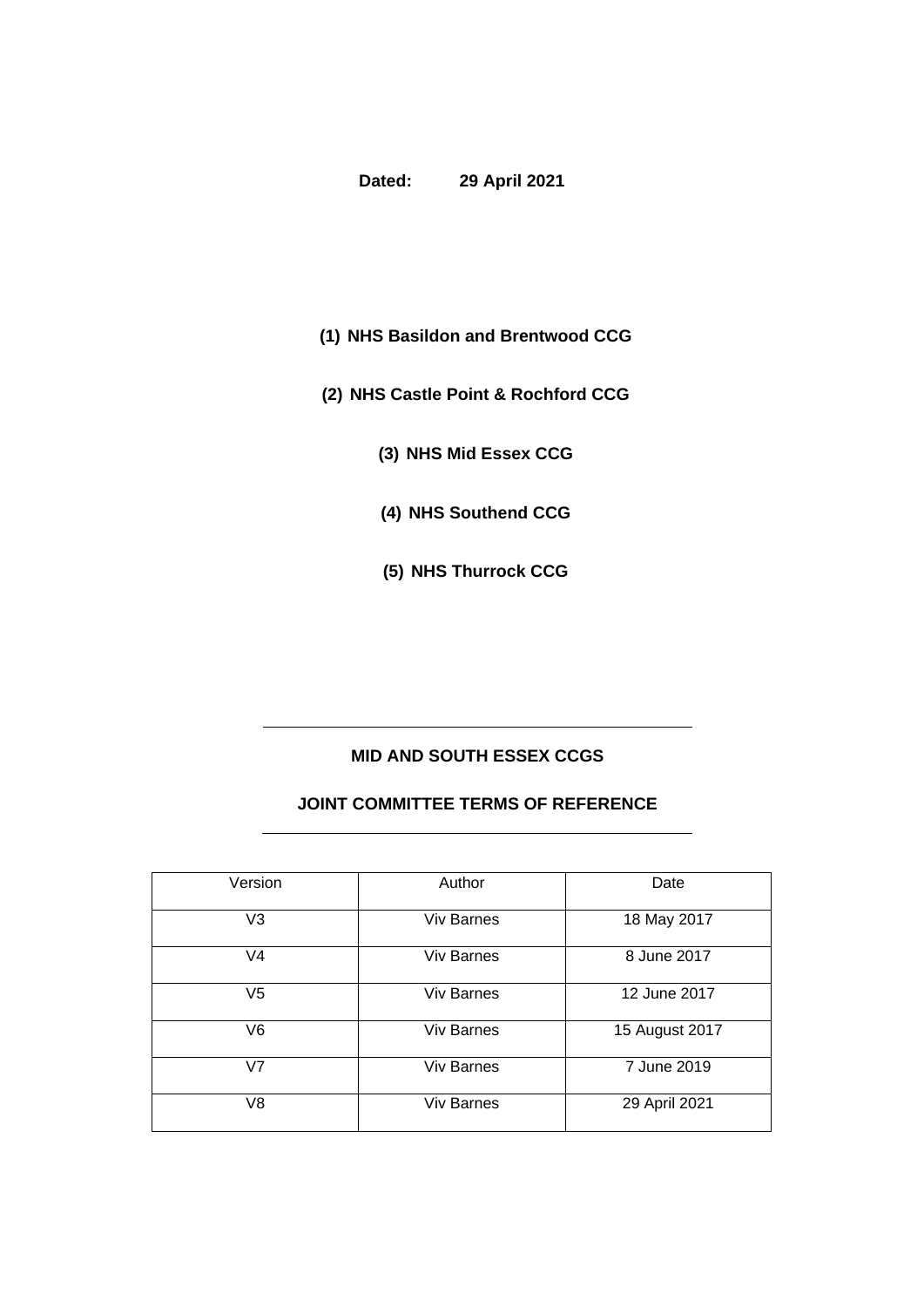# **STP Joint Committee**

# **Terms of Reference**

## 1 **Context**

- 1.1 NHS Basildon and Brentwood CCG, NHS Castle Point and Rochford CCG, NHS Mid Essex CCG, NHS Southend CCG and NHS Thurrock CCG (the CCGs) are working together as part of the Mid and South Essex Sustainability and Transformation Plan (STP) and the Mid and South Essex Success Regime (SR).
- 1.2 The CCGs are forming a joint committee using their power under Section 14Z3(2A) of the National Health Service Act 2006 to enable them to take certain commissioning decisions jointly.

## 2 **Establishment**

The CCGs are seeking to form the joint committee with effect from 7 July 2017 to be known as the STP Joint Committee. The joint committee will be established as a committee of each CCG, not of the CCG's governing bodies, and therefore will sit alongside the CCG governing bodies rather than being accountable to them.

## 3 **Members of the STP Joint Committee**

- 3.1 The core Membership of the Joint Committee will comprise:
	- 3.1.1 A Chair nominated from amongst the Clinical Chair members
	- 3.1.2 5 x Clinical Chairs from each CCG (voting)
	- 3.1.3 4 x Accountable Officers from each CCG, including the lead Accountable Officer for the STP (voting).
	- 3.1.3 Lay member (casting vote)
- 3.2 The CCG Clinical Chairs will nominate a Joint Committee Chair from amongst their members who will hold this office for a period of 6 months before it is rotated to another Clinical Chair member.
- 3.3 The Joint Committee will nominate a Deputy Chair, drawn from the Clinical Chair membership of the committee.
- 3.4 The Joint Committee will appoint a Lead Accountable Officer who will be accountable for the delivery of its functions. The lead accountable officer will also hold the Accountable Officer portfolio for one of the constituent CCGs. NHS England will be consulted on this appointment and, whilst directions are in force relating to the establishment of a Joint Committee, this appointment will be subject to the final approval of NHS England.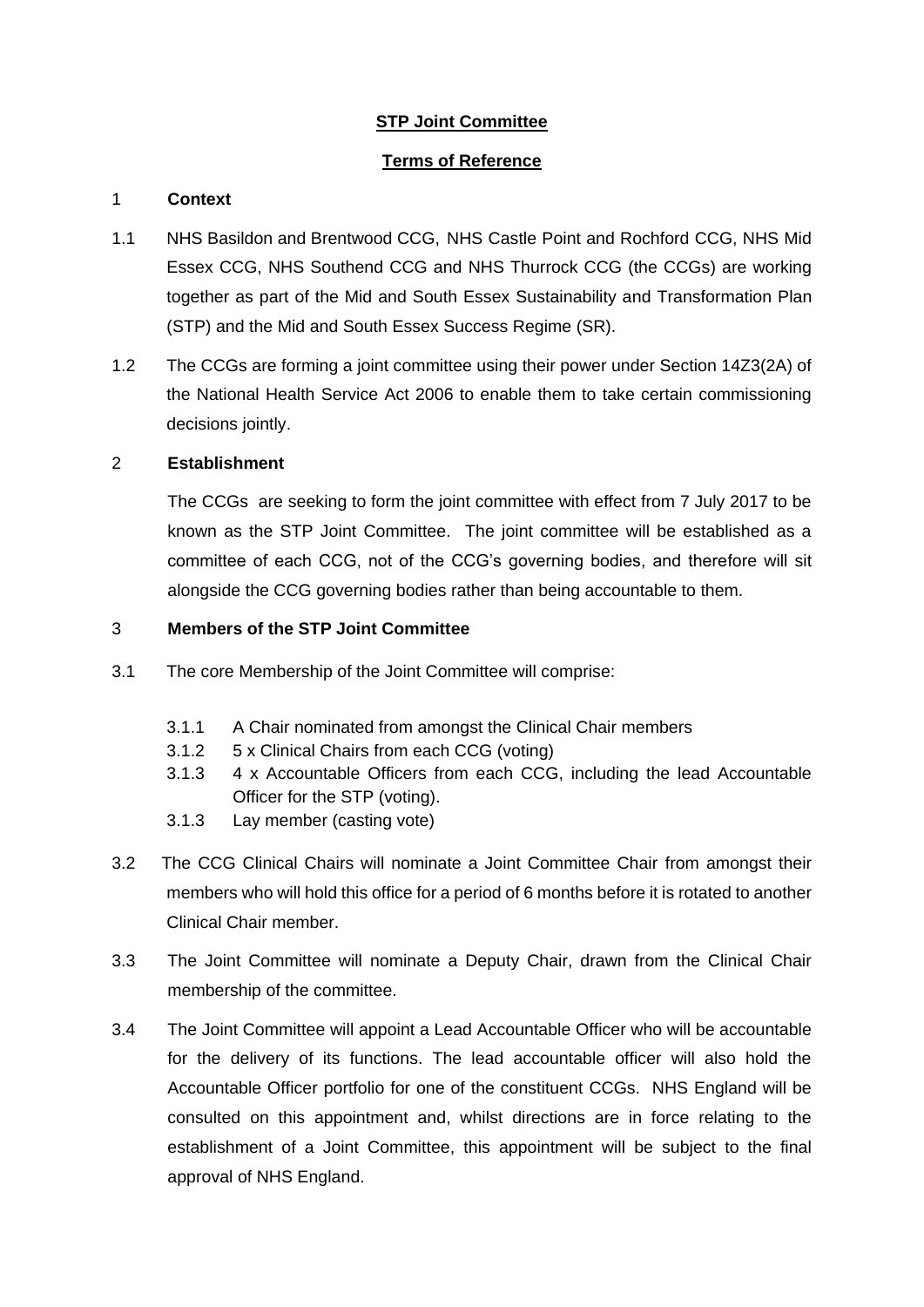- 3.5 The Joint Committee will appoint a suitably qualified Board Secretary.
- 3.6 The Joint Committee will ensure that there is a suitably qualified executive team to support the discharge of its functions. The executive team will attend Joint Committee meetings to provide reports on the discharge of these functions and provide expert advice to members.

#### **4 Principles**

- 4.1 In performing their respective obligations under this Agreement and the Commissioning Contracts, the CCGs must:
	- 4.1.1 at all times act in good faith towards each other;
	- 4.1.2 act in a timely manner;
	- 4.1.3 share information and best practice, and work collaboratively to identify solutions, eliminate duplication of effort, mitigate risk and reduce cost;
	- 4.1.4 at all times, observe relevant statutory powers, requirements and best practice to ensure compliance with applicable laws and standards including those governing procurement, data protection and freedom of information, and Nolan principles and Professional Standards Organisation's Standards for CCG Governing Bodies; and
	- 4.1.5 have regard to the needs and views of all of the Commissioners, irrespective of the size of any of the respective Holdings of the Commissioners and as far as is reasonably practicable take such needs and views into account.
	- 4.1.6 Make decisions on behalf of the 1.2 million STP population, not upon CCG populations
	- 4.1.7 Exercise functions effectively, efficiently and economically at all times;
	- 4.1.8 Ensure clinical engagement remains at the forefront of decision making throughout the STP area.

#### **5. Grounds for Removal from Office**

- 5.1 Members of the STP Joint Committee shall vacate their office:-
	- 5.1.1. If in the majority opinion of the Joint Committee (having taken appropriate professional advice in cases where it is deemed necessary) he/she becomes or is deemed to be unsuitable or of unsound mind.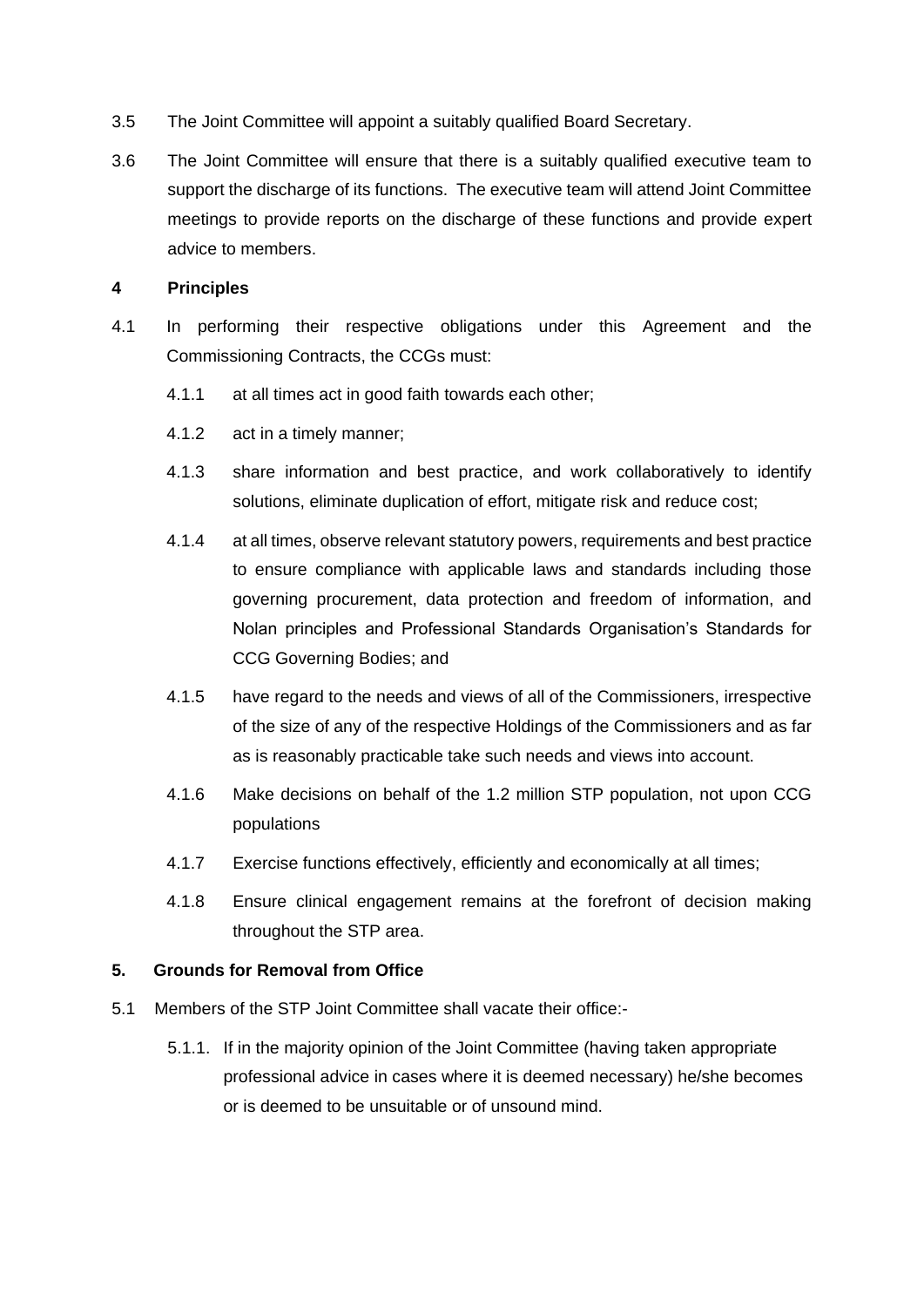- 5.1.2. If he or she is a Board appointed member and ceases to meet the criteria for CCG Board membership as set out in Schedules 4 and 5 of The NHS Clinical Commissioning Group Regulations 2012.
- 5.1.3 If he or she has been absent for a period of [3] consecutive meetings of the Joint Committee then he or she shall, at the discretion of the Joint Committee, be vacated from his/her office.

# **6. Commissioning Functions**

- 6.1 The principal function of the Joint Committee is to enable the CCGs to where appropriate - act collectively in the planning, securing and monitoring of services to meet the needs of the population of Mid and South Essex, as well as represent the STP footprint for services commissioned over a larger area.
- 6.2 The functions of the Joint Committee will include:
	- 6.2.1. Decisions on relevant STP wide service configurations;
	- 6.2.2 Leadership of relevant public consultations on significant service changes that affect the whole STP area;
	- 6.2.3 Agreement of STP wide service restriction policies;
	- 6.2.4 Agreement of relevant STP wide outcomes, frameworks and pathways;
	- 6.2.5 Agreement of the STP local health and care strategy;
	- 6.2.6 Receiving and providing reports on the delivery of the STP local health and care strategy
- 6.3 The Joint Committee will also have delegated responsibility for commissioning of a range of services on behalf of the CCGs, including:
	- 6.3.1. Acute services (NHS and independent sector) commissioning and contracting;
- 6.3.2 Integrated Urgent Care Services (including NHS 111) commissioning and contracting;
- 6.3.3 Ambulance services commissioning and contracting;
- 6.3.4 Patient Transport Services commissioning and contracting;
	- 6.3.5 Learning Disability decision making (within the existing pan-Essex arrangements);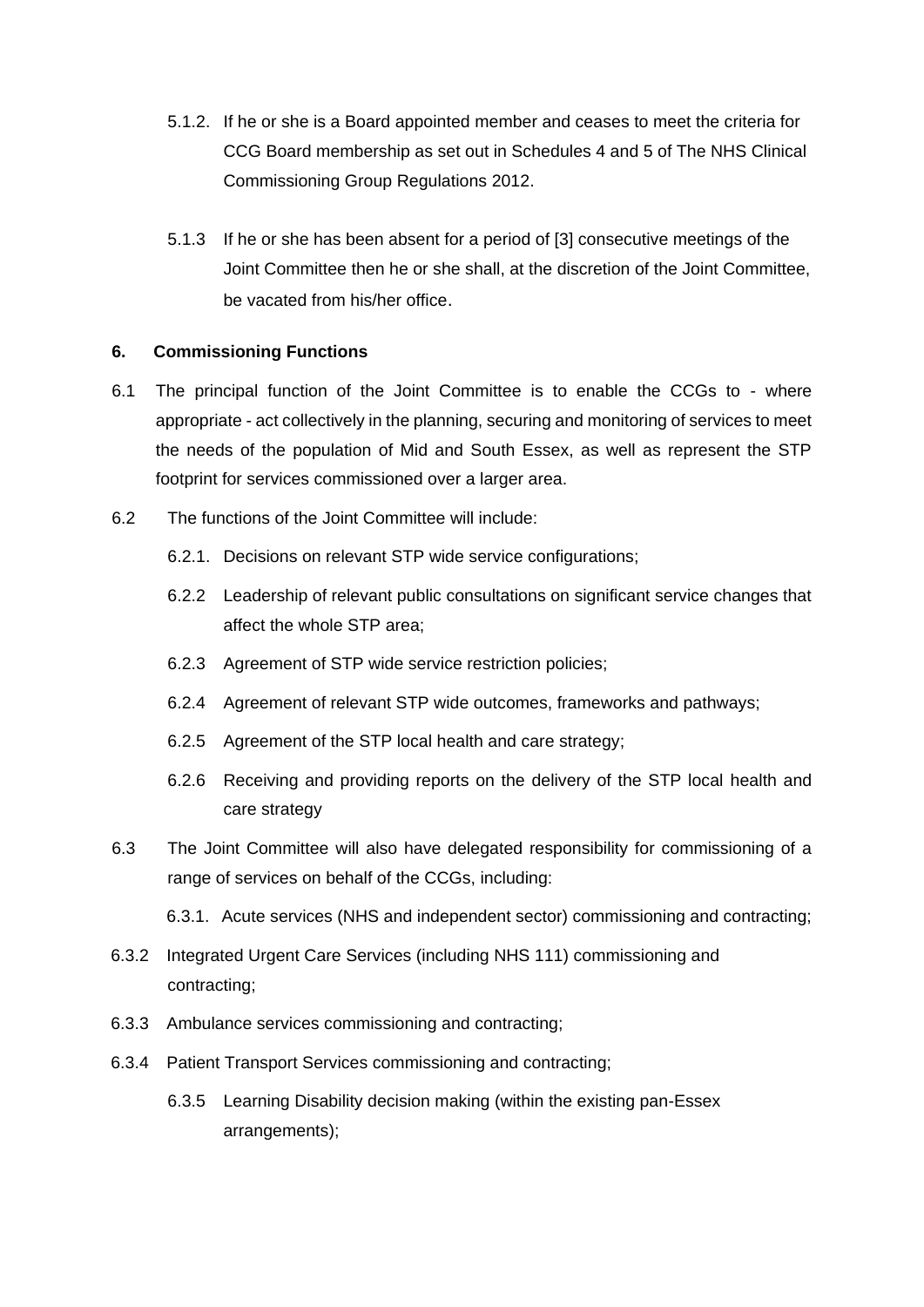- 6.3.6 Mental Health services contracting and commissioning of Acute Mental Health services;
- 6.3.7 Community services.
- 6.4 Although the Joint Committee will be responsible for all of the commissioning contracts referred to in 6.3.1, 6.3.2, 6.3.3, 6.3.4, 6.3.5 6.3.6 and 6.3.7, these contracts will take account of the priorities identified by individual CCGs. It is anticipated that in many areas the Joint Committee will agree the strategic framework for the STP footprint, with operational delivery of key areas – such as demand management – being shaped locally.
- 6.5 For contracts held under 6.3.6, it is envisaged that elements of mental health services will need to be shaped and specified by individual CCGs, but there will be strategic alignment across the STP, facilitating a suite of contracts for which the Joint Committee is responsible.
- 6.6 For all contracts outlined in 6.3, the Joint Committee will ensure there are appropriate arrangements in place to:
	- 6.6.1 Develop the commissioning strategy for the areas delegated, including where relevant setting commissioning intentions and the desired outcomes for the STP population;
	- 6.6.2 Establish and manage contracts for the areas/services delegated;
	- 6.6.3 Manage the delegated Commissioning Contracts, including in respect of quality standards, observance of service specifications, and monitoring of activity and finance, so as to obtain best performance, quality and value from the Services by assessing quality and outcomes (including clinical effectiveness, patient experience and patient safety);
	- 6.6.4 Manage variations to the Commissioning Contracts or Services in accordance with national policy, service user needs and clinical developments;
	- 6.6.5 Manage procurement of services in line with commissioning decisions and manage risk associated with such procurements;
	- 6.6.6 Ensure delivery of relevant savings programmes as agreed in the STP Joint Committee annual plan.
- 6.7 The CCGs' Governing Bodies may decide, from time to time, to delegate additional functions to the STP Joint Committee, in which case the list of commissioning functions set out above shall be updated accordingly.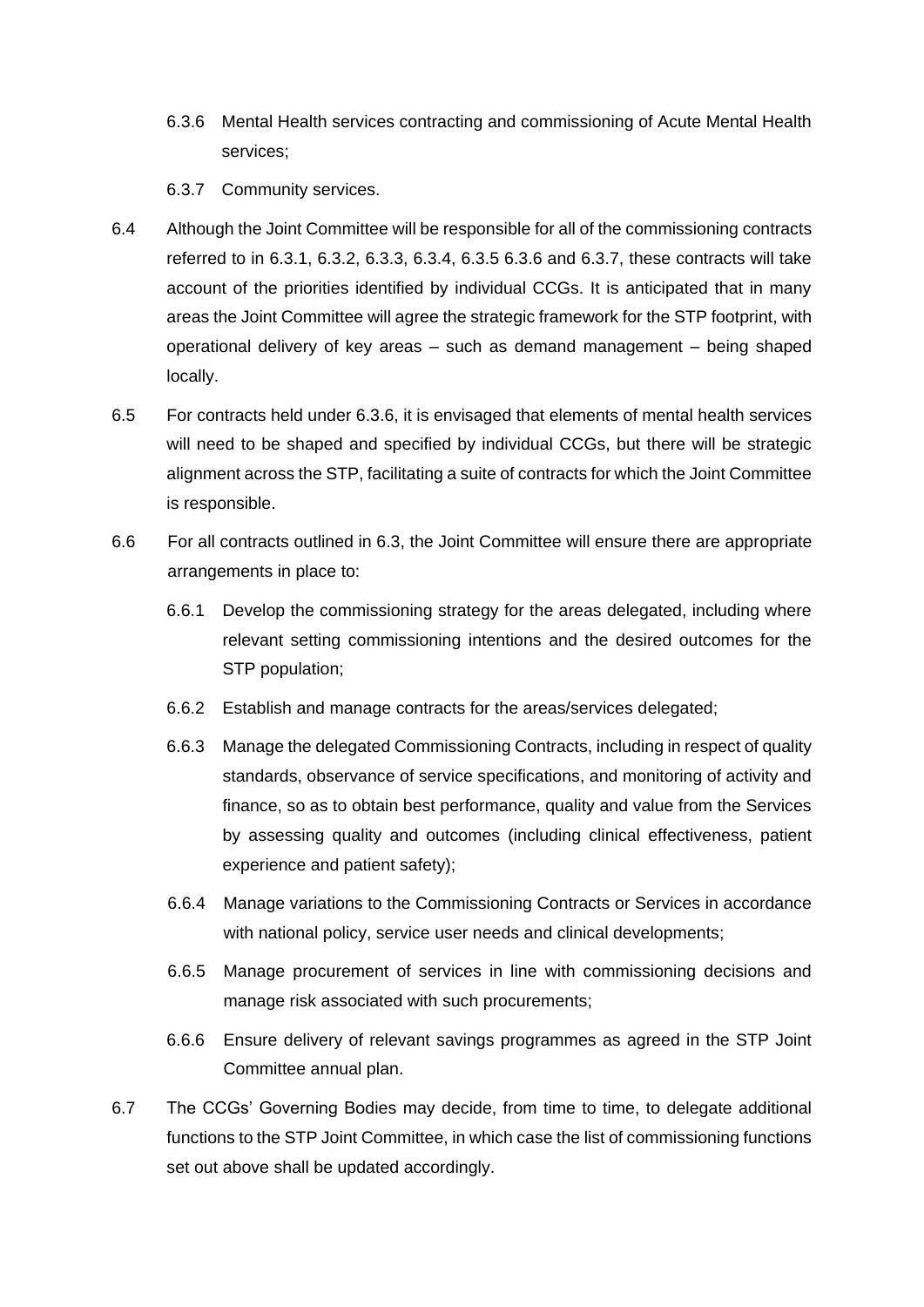#### **7. Decision-making**

- 7.1 The Joint Committee will have delegated responsibility to make decisions that bind the CCGs in relation to those commissioning functions delegated to the Committee.
- 7.1 Each member of the STP Joint Committee shall have one vote per CCG, with the exception of the lay member who will have a casting vote in the event that there is a tied vote. The Deputy Chair will not have a casting vote when deputising for the Joint Committee Chair, in which case the same options for achieving a quorum (paragraphs 10.3 and 10.4) should be followed in the event of a tied vote.
- 7.2 Each CCG is responsible for ensuring that its nominated members to the STP Joint Committee have sufficient delegated authority, in accordance with that CCG's constitution, to act on behalf of that CCG within the remit of the Committee;
- 7.3 It is the intention that the Joint Committee will arrive at a consensus regarding the decisions to be reported to the CCGs concerning the Services or the Commissioning Contracts.
- 7.4 Where a consensus is not reached, a decision may be reached by simple majority vote of the Joint Committee. Any recommendation of the Joint Committee arrived at by majority vote will also contain reference to any minority views*.*
- 7.5 If members choose to abstain from voting, their abstentions will be noted but will not contribute to the yes or no counts and will not affect the majority vote.
- 7.6 The functions delegated to the Joint Committee may in an emergency or for an urgent decision be exercised virtually via email exchange, provided that the quorum arrangements set out in paragraph 11.2 are maintained before any decision is confirmed. The exercise of such emergency powers shall be reported to the next meeting of the Joint Committee in public for endorsement.

#### **8 Financial delegation**

- 8.1 The Joint Committee has a responsibility to ensure that the services and contracts for which they are responsible stay within the resources allocated to it by the CCGs.
- 8.2 The Joint Committee and the CCGs will agree, within its implementation plan, detailed arrangements for delegating relevant budgets.
- 8.3 The Joint Committee implementation plan will outline the decision-making process relating to any future risk/gain share arrangements.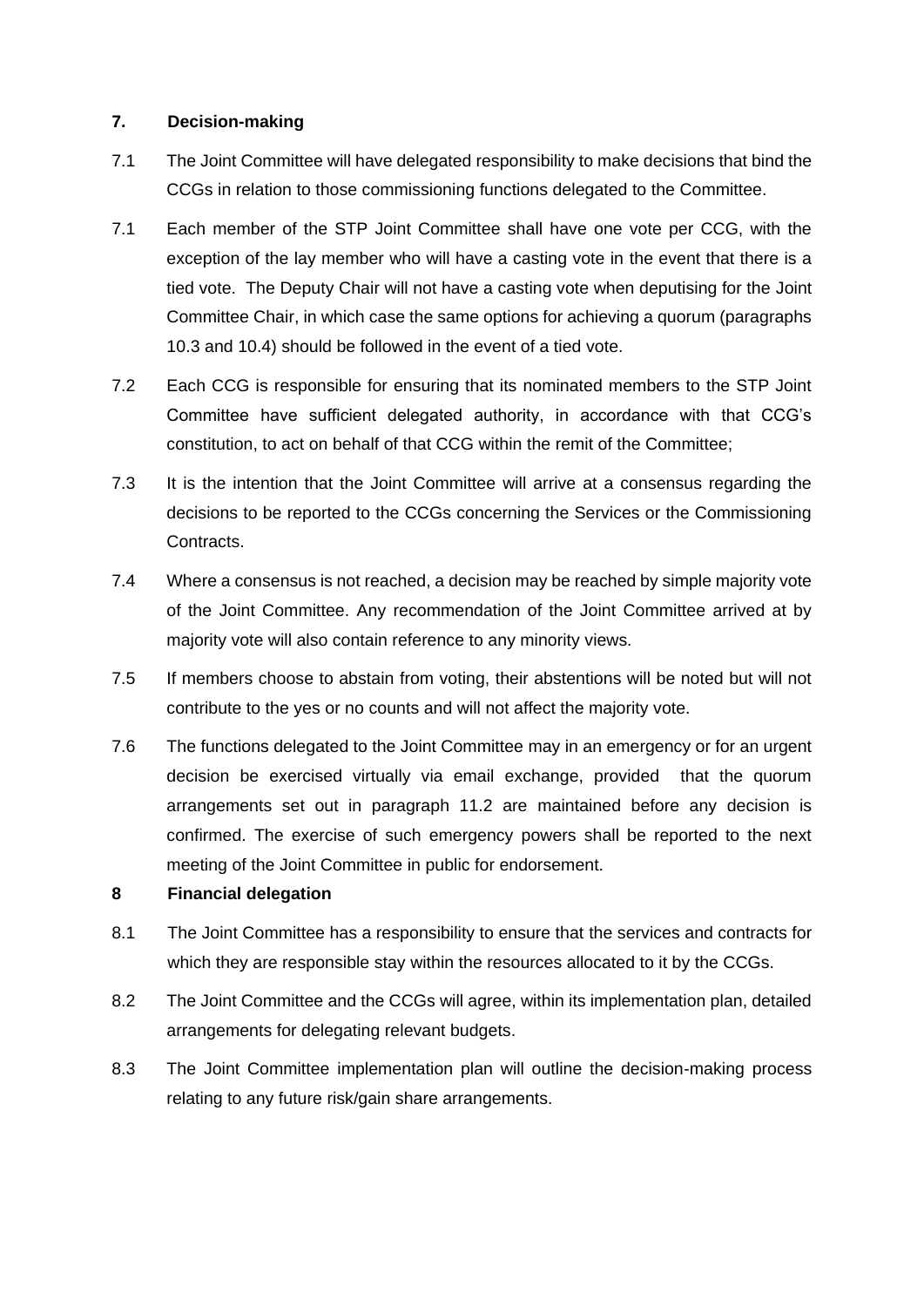#### **9 Other Attendees**

9.1 The Chair may at his or her discretion permit other persons to attend meetings of the STP Joint Committee but, for the avoidance of doubt, any persons in attendance at any such meetings shall not count towards the quorum or have the right to vote.

#### **10 Meetings**

- 10.1 The STP Joint Committee shall meet at such times and places as the Chair may direct on giving reasonable written notice to the members of the STP Joint Committee, but will meet at least once every eight weeks. Meetings will be scheduled to ensure they do not conflict with the CCGs' respective Governing Body meetings.
- 10.2 Special meetings of the Joint Committee may be called by any member of the Joint Committee, with the agreement of the Chair, by giving at least 48 hours' notice by email to each member.
- 10.3 Meetings of the STP Joint Committee shall be open to the public unless the STP Joint Committee considers that it would not be in the public interest to permit members of the public to attend all or part of a meeting.

#### **11 Quorum**

- 11.1 The quorum for conducting a meeting of the Joint Committee shall be a minimum of 50% of total voting members, including the Chair or Deputy Chair, and at least one CCG Chair and one CCG Accountable Officer.
- 11.2 Any quorum of the Joint Committee shall exclude any member affected by a Conflict of Interest. If this has the effect of rendering the meeting inquorate, then the Chair shall decide on one of the following options:-
	- 11.2.1 Inviting on a temporary basis one or more additional members to make up the quorum (where these are permitted members of the Joint Committee) so that the Committee can progress the item of business.
	- 11.2.2 Adjournment of the item, reconvening the meeting when appropriate membership can be ensured.

#### **12. Participation in Meetings**

12.1 The Chair may agree that the members of the STP Joint Committee may participate in meetings by means of telephone, video or computer link or other live and uninterrupted conferencing facilities. Participation in a meeting in this manner shall be deemed to constitute presence in person at such meeting.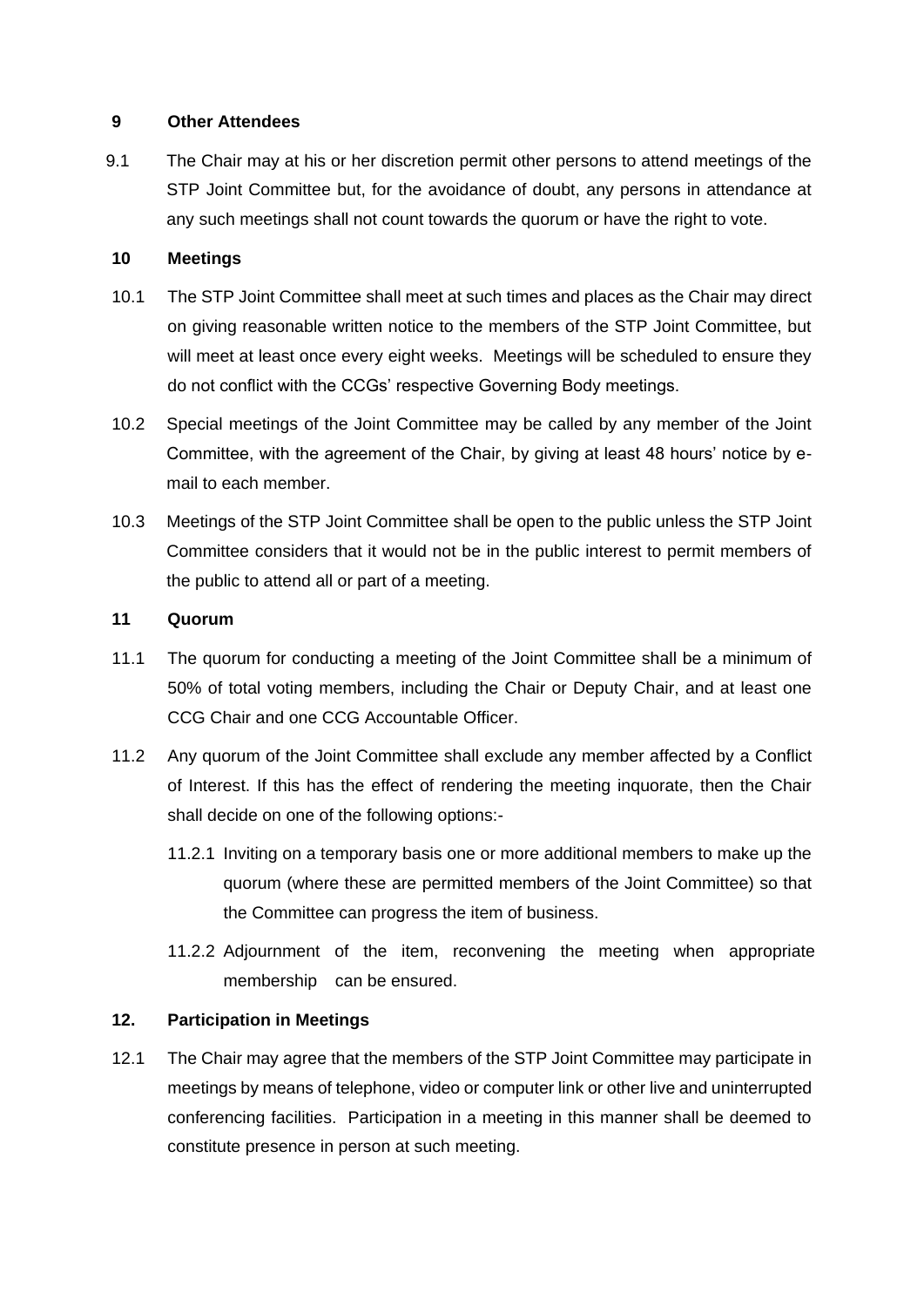#### **13. Conflicts of Interest**

- 13.1 If, at any meeting of the STP Joint Committee, a member of the committee has a conflict of interest or a potential conflict of interest in relation to the scheduled or likely business for the meeting, he or she shall declare the conflict of interest or potential conflict of interest to the Chair at the start of the meeting.
- 13.2 If during the course of an STP Joint Committee meeting, a member of the committee becomes aware that he or she has a conflict of interest or potential conflict of interest in relation to a matter being discussed at the meeting, he or she shall immediately declare such conflict of interest or potential conflict of interest to the Chair.
- 13.3 The Chair shall be responsible for determining the arrangements that will apply in the event that any member of the committee declares an actual or potential conflict of interest at an STP Joint Committee meeting. It will usually be appropriate for the individual to withdraw from the meeting whilst the relevant item of business is discussed.
- 13.4 If the Chair declares an actual or potential conflict of interest in any matter before the STP Joint Committee then the Deputy Chair will be responsible for determining what arrangements will apply and will chair the meeting for the relevant item of business.

#### **14. Administrative**

- 14.1 Secretariat support for the STP Joint Committee will be provided by the Board Secretary.
- 14.2 The papers for each meeting will be sent to the members of the STP Joint Committee no later than 5 working days prior to each meeting and earlier if possible. By exception, and only with the agreement of the Chair, amendments to papers may be tabled before the meeting.
- 14.3 The draft minutes from each STP Joint Committee meeting will be circulated to the members of the STP Joint Committee with the papers for the next meeting.

#### **15. Reporting**

- 15.1 The Chair shall arrange for a copy of the minutes for each STP Joint Committee meeting, once approved (the Approved Minutes) to be sent to the members of the STP Joint Committee.
- 15.2 The CCG Commissioners shall be responsible for ensuring that their respective Governing Bodies receive a copy of the Approved Minutes.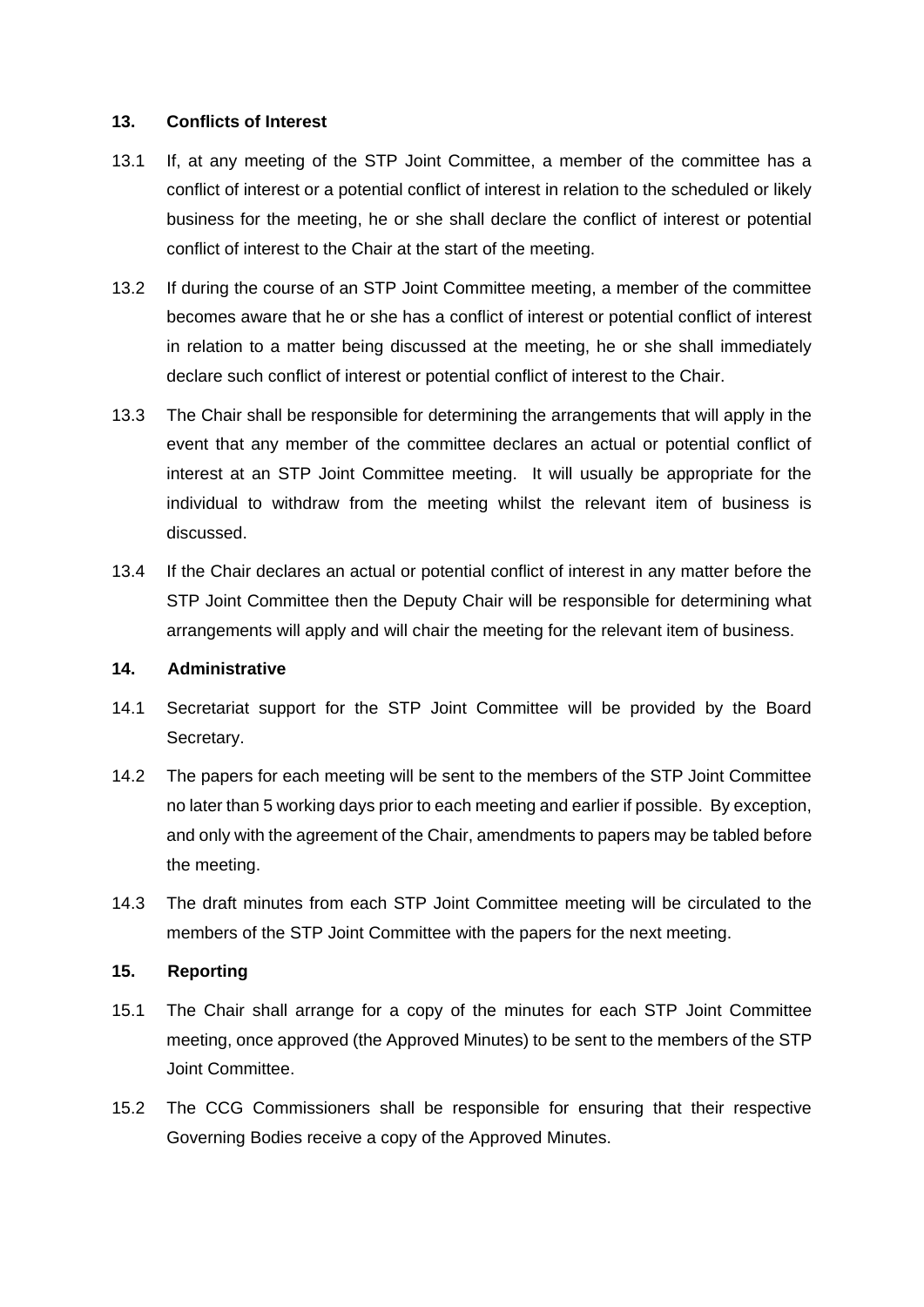# **16 Review of Terms of Reference**

16.1 To be reviewed annually and ratified by the Joint Committee.